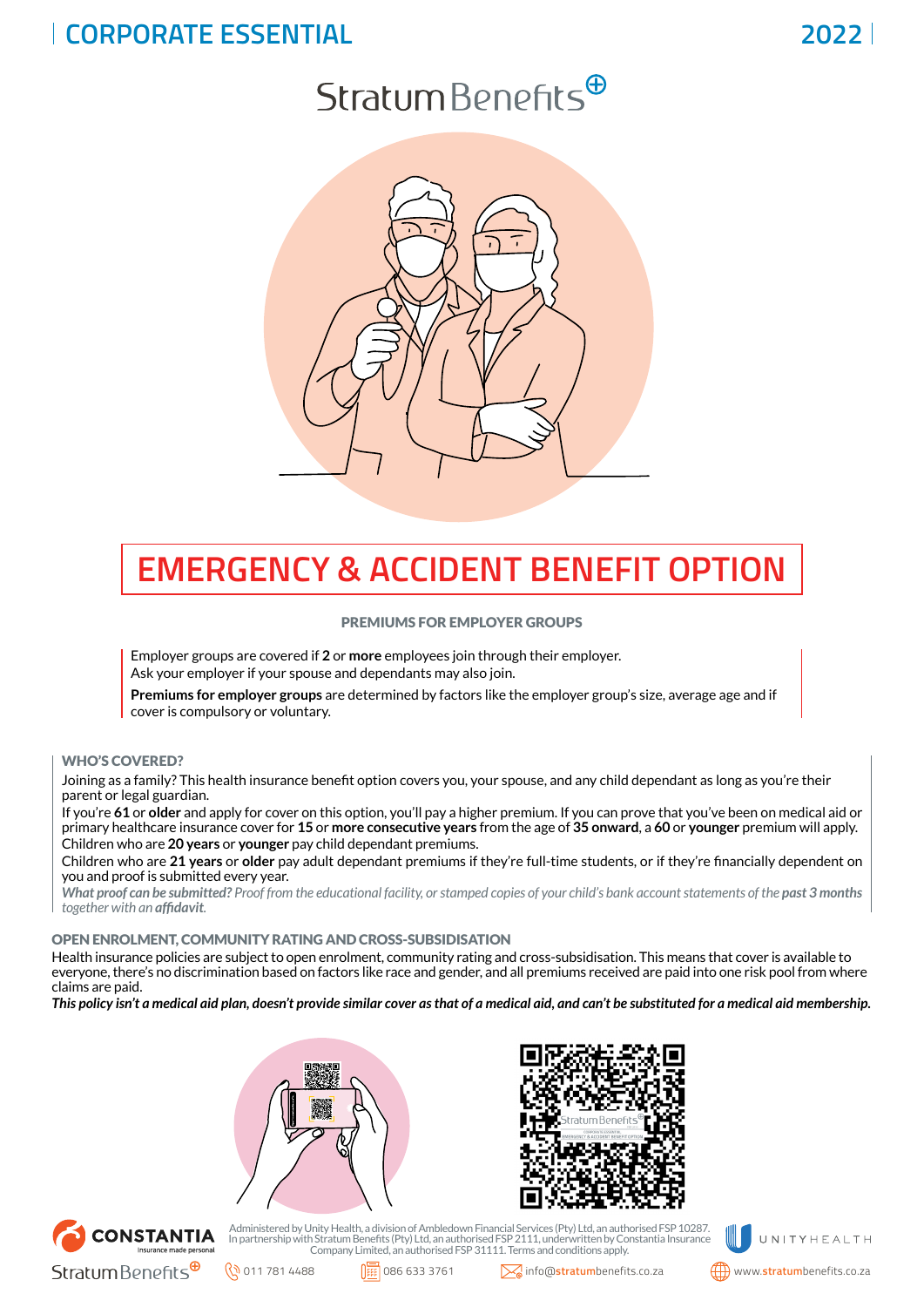### EMERGENCY & ACCIDENT BENEFIT OPTION

**Unity Health** has contracted with some of the major hospital groups to ensure you get the cover you need when it matters most.



*24-Hour emergency services are provided by ER24. In the event of a medical emergency or accident, you can call ER24 directly on 010 205 3044, press the ER24 push-to-call button in the Unity Health mobile app, or contact us on 011 781 4488 for assistance.*

## **HOSPITAL CARE**

**Pre-authorisation** is required for all **HOSPITAL CARE** benefits. Call us on **011 781 4488** for authorisation.

### **EMERGENCY COVER**

*What is a medical emergency? It's an unexpected event or health condition, like a heart attack or stroke, that can result in serious bodily impairment or death if you don't receive immediate treatment.* 

If you need immediate medical treatment due to a **medical emergency**, we'll cover the cost to transport you to the nearest private hospital and the cost to be admitted as an **in-patient** for **stabilisation**, limited to **R 26 500 per person per event**. Your medical event must be **pre-authorised** as this will help with a smooth admission into hospital.

*Only stabilisation is covered. Medical procedures that you need after being admitted to hospital, like a heart bypass, aren't covered. If you need further treatment after stabilisation, the cost to transfer you to a public hospital is covered, but any hospital costs thereafter will be for your own pocket.* 

### **ACCIDENT COVER**

*What is an accidental event? It's an event that requires immediate medical treatment due to physical injury caused by physical impact, like a motor vehicle accident.*

If you need immediate medical treatment for physical injuries that you've sustained due to an **accident**, we'll cover the cost to transport you to the nearest private hospital and the admission cost into hospital, limited to **R 1 250 000 per person per event**. Your medical event must be **pre-authorised** as this will help with a smooth admission into hospital.

### **CASUALTY ACCIDENT COVER**

For less serious accidents that still need immediate medical treatment, like a dog bite or an injury from working with factory machinery, you'll be covered for treatment that you receive at your nearest private hospital's emergency unit, limited to **R 6 850 per person per event**.

Your medical event must be **pre-authorised**.



### **MRI AND CT SCANS**

If you're admitted into hospital for physical injuries that you've sustained due to an **accident**, the cost of an MRI or CT scan will be covered, limited to **R 18 000 per person per year**.

You must get **pre-authorisation** before you go for a scan.



To fully recover after an accident, you may need physical therapy. If you were hospitalised due to an **accident** and need physical therapy after you're discharged from hospital, the physiotherapist's and occupational therapist's fees will be covered limited to **R 3 425 per person per year**.

You must get **pre-authorisation** before starting therapy.

*This benefit doesn't apply if you weren't hospitalised due to an accident.* 

*You must receive therapy within 3 months from the date you're discharged from hospital.*

### **24-HOUR MEDICAL EMERGENCY SERVICES**

**ER24's** all-day, every-day **national emergency contact centre** will assist with the following medical emergency services:

- ambulance transfers between hospitals;
- emergency transport services by air or road;
- repatriation of a loved one's mortal remains within the borders of South Africa, limited to **R 7 500 per policy per year**; and
- telephonic medical advice.



### **ACCIDENTAL DEATH**

You and your registerd spouse are covered for a benefit amount of **R 25 000 per person** if either one of you passes away due to an accident.

The benefit amounts are payable to your nominated beneficiaries, or to your respective estates if beneficiaries aren't nominated.

Each registered child dependant is covered for a benefit amount of **R 5 000**, but only if death is due to a **motor vehicle accident**. The benefit amount for a child dependant is payable to the principal insured person on the policy.

WELLNESS BENEFIT



**ESSENTIAL ASSISTANCE PROGRAMME (EAP)**

Get **unlimited 24/7** telephonic advice and counselling services through **Reality Wellness Group** for:

- financial advice; legal advice;
	-
- HIV/AIDS counselling; and trauma counselling.

*Good to know: Skype counselling sessions can be arranged. Face-to-face counselling isn't covered and will be for your own pocket.*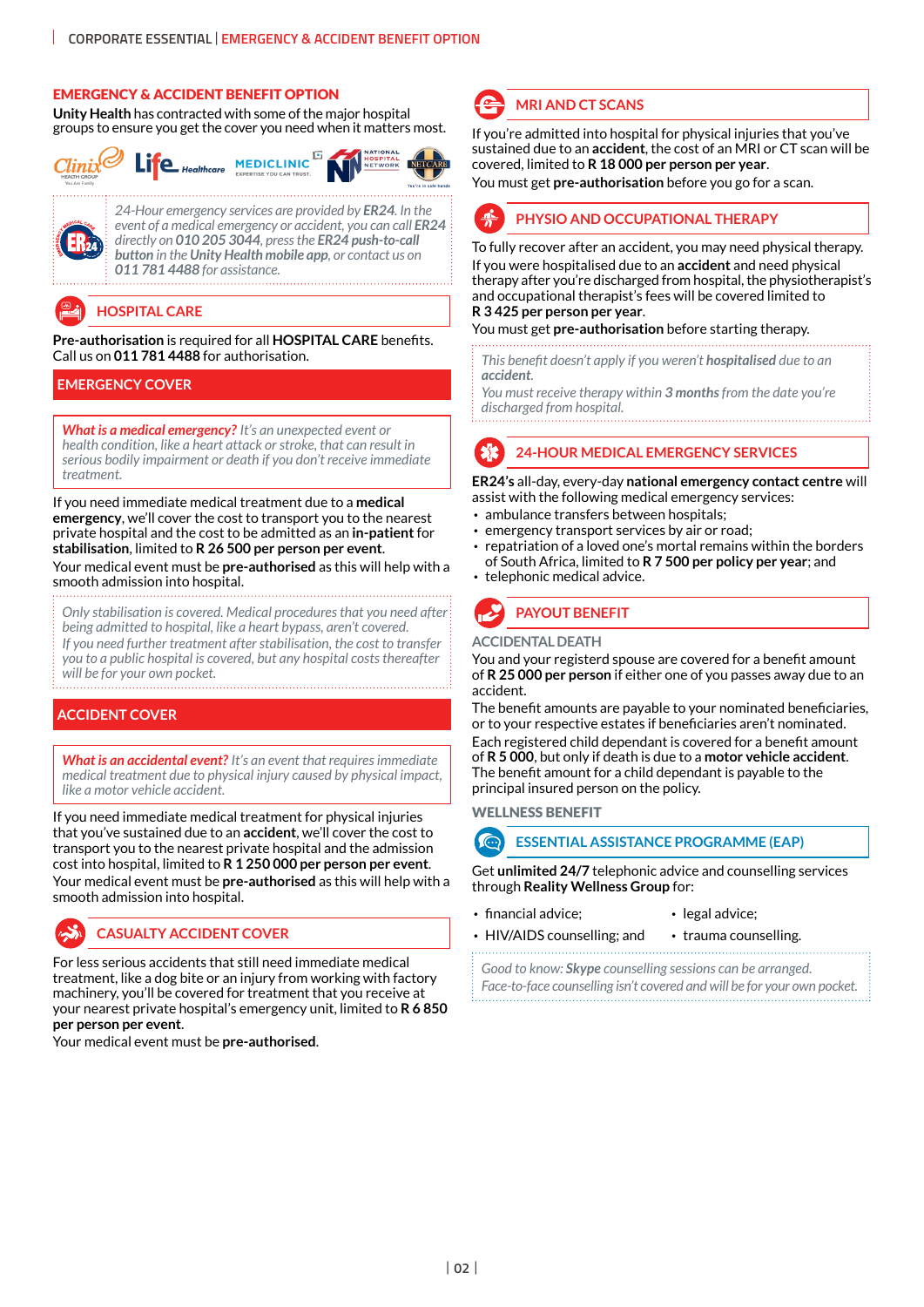### LIFESTYLE BENEFIT

Our **Lifestyle Benefit** is complimentary and doesn't cost you a cent.

**EXTRA HIGH SCHOOL LEARNING SUPPORT** 

Based on the CAPS curriculum, your **Gr.8** to **Gr.12** high school child gets instant access to content that'll help them study, improve their knowledge and boost their marks. Check out our website to see what else this **Lifestyle Benefit** offers.

*Visit our website at www.stratumbenefits.co.za to read more about this LIFESTYLE BENEFIT and how to register.*

*This value-add benefit is offered by Stratum Benefits. It's not administered by Unity Health or underwritten by Constantia Insurance Company Limited.*

### WAITING PERIODS

### Waiting periods don't apply to the **Emergency & Accident Benefit Option**.

### GENERAL EXCLUSIONS

We don't cover healthcare or service providers' accounts related to any medical procedure, treatment, hospitalisation, illness, disease, loss, damage, death, bodily injury or liability for:

- 1. events that occurred when you weren't an insured person.
- 2. events that occur during a policy waiting period unless it's for accidental events or medical emergencies, where applicable.
- 3. events where your policy's benefit limits have been reached.
- 4. events where your policy doesn't provide an appropriate benefit to claim from.
- 5. events where you didn't obtain pre-authorisation, or where an appropriate healthcare provider referral wasn't obtained.
- 6. events where the healthcare or service providers that you've used don't form part of the provider network, unless your policy has a benefit that covers it.
- 7. in-patient or out-patient hospital or casualty admissions where the medical events weren't due to accidental events or emergencies, where applicable.
- 8. medical procedures performed as part of in-patient stabilisation, unless it's for the cost of stabilisation required in the event of an emergency where the medical event is the result of a sudden, and at the time unexpected onset of a medical condition that requires immediate medical treatment.
- 9. MRI or CT scans, unless it's due to accidental events.
- 10. medical transportation if it's not for emergency purposes.
- 11. physiotherapy or occupational therapy for physical rehabilitation:
	- a. that's not due to accidental events; or
	- b. that's not provided within 3 months after you've been discharged from hospital.
- 12. costs incurred for the voluntary stay at a private facility after stabilisation for a medical emergency.
- 13. costs that, in the opinion of the Underwriting Manager's clinical review team:
	- a. aren't medically necessary or clinically appropriate;
	- b. don't meet the healthcare needs of the insured person; or c. aren't consistent in type, frequency, or duration of
	- treatment.
- 14. reconstructive cosmetic or maxillo-facial surgery, including related medical conditions or procedures that don't form part of an authorised hospital event due to an accident.
- 15. obesity or its sequel, cosmetic surgery or surgery directly or indirectly caused by, related to, or in consequence of cosmetic surgery, unless your policy has a benefit that covers it.
- 16. external prosthetic devices or external medical items, like artificial limbs and wheelchairs.
- 17. artificial insemination, infertility treatment or contraceptives.
- 18. robotic surgery, specialised mechanical or computerised appliances, or equipment.
- 19. routine physical, procedures of a purely diagnostic nature or any other examination where there's no objective indication of impairment in normal health, including laboratory diagnostic or x-ray examinations, unless in the course of a medical condition or disability established by prior call or attendance of a medical practitioner.
- 20. riots, wars, political acts, public disorder, terrorism, civil commotions, labour disturbances, strikes, lock-out, or any attempted such acts.
- 21. deliberate criminal or fraudulent acts, or any illegal activity conducted by you or a member of your household which directly or indirectly results in loss, damage or injury.
- 22. attempted suicide, intentional self-injury or deliberate exposure to exceptional danger unless it's in an attempt to save a human life.
- 23. events where the use of drugs, narcotics or alcohol are involved, including any illness or addiction caused by using such substances.
- 24 narticination in:
	- a. active military, police or police reservist duty;
	- b. aviation, other than as a passenger;
	- c. any competitive or professional sport or activity; or
	- d. any form of race or speed test, unless it's on foot or involves any non-mechanically propelled vehicle, vessel, craft or aircraft.
- 25. nuclear weapons material, ionising radiations or contamination by radioactivity from any nuclear fuel, nuclear waste or from the combustion of nuclear fuel that includes any self-sustaining process of nuclear fission.
- 26. events that occur for which the actual damage is provided for by legislation, including contractual liability and consequential loss.
- 27. non-disclosure of material information that is likely to affect the assessment or acceptance of risk.
- 28. dual insurance where cover is provided by more than one health insurance policy through different insurers, or through the same insurer.